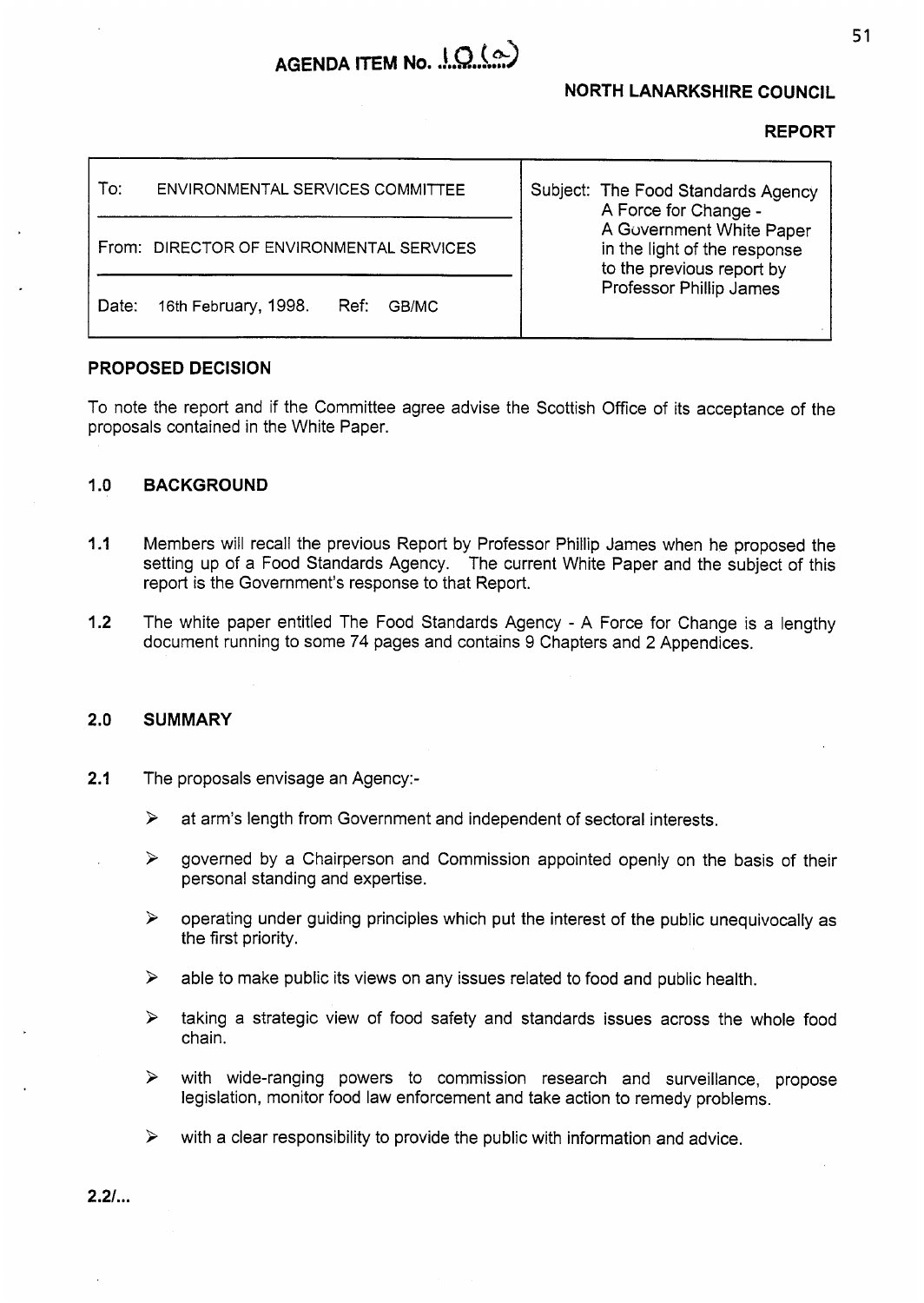### **Page 2**

- **2.2**  The Agency will have as its aim, the protection of the public and will be transparent in its operation. It will also consult fully with interested groups affected.
- **2.3**  It will formulate policy and advise Government on the need for legislation on all aspects of food safety and will also provide information to the public on food matters.
- **2.4**  The Agency will obtain advice from independent Scientific Advisory Committees and will itself commission research.
- **2.5**  The Agency will monitor the whole of the food chain, from the farm to the shop or restaurant. It will not take over the existing enforcement responsibilities of local authorities, but it will set standards for enforcement and will have powers to take action directly to protect the public, or to direct other bodies to do so, if there is a failure in the system.
- **2.6**  The Agency will be accountable to Parliament through Health Ministers and will be run by a Chairperson and Commission appointed on their personal standing and expertise.
- **2.7**  The Agency will advise the Government on the policy framework for standards and safety matters for the whole of the United Kingdom. Its headquarters will be in London, and there will be Food Standards Agency Executives in Scotland, Wales and Northern Ireland which will take over the existing food standards functions of the Scottish, Welsh and North Ireland Offices. New Advisory Committees will be created in Scotland, Wales and North Ireland to advise Ministers in those countries, and the UK Agency, on the implications for Scotland, Wales and Northern Ireland of the Agency's proposals and actions and on any specific Scottish, Welsh or Northern Irish food safety and standards issues.
- **2.8**  The Agency will be financed in part through transfer of the budgets for the functions which will become the Agency's responsibility and in part through charges on the food industry. The Government is considering possible mechanisms for transferring a higher proportion of the costs of food safety and standards work from the taxpayer to the food industry.

#### **3.0 PROPOSALS**

- **3.1**  The Agency when established will:
	- take over responsibility from the Department of Health for food safety communications a]
	- $b$ ] have powers to issue direction to local authorities and require the provision of statistical returns
	- $c$ ] have powers to take over enforcement activity from local authorities when it considers such action to be in the national interest and recover the costs for this work
	- leave day to day responsibility for enforcement of food safety with local authorities and d] the Meat Hygiene Service in the case of meat inspection
	- leave local authorities and health authorities with responsibility for dealing with  $e$ ] outbreaks of foodborne illness with reserve powers of enforcement being given to the **Agency**

 $f$ *I...*